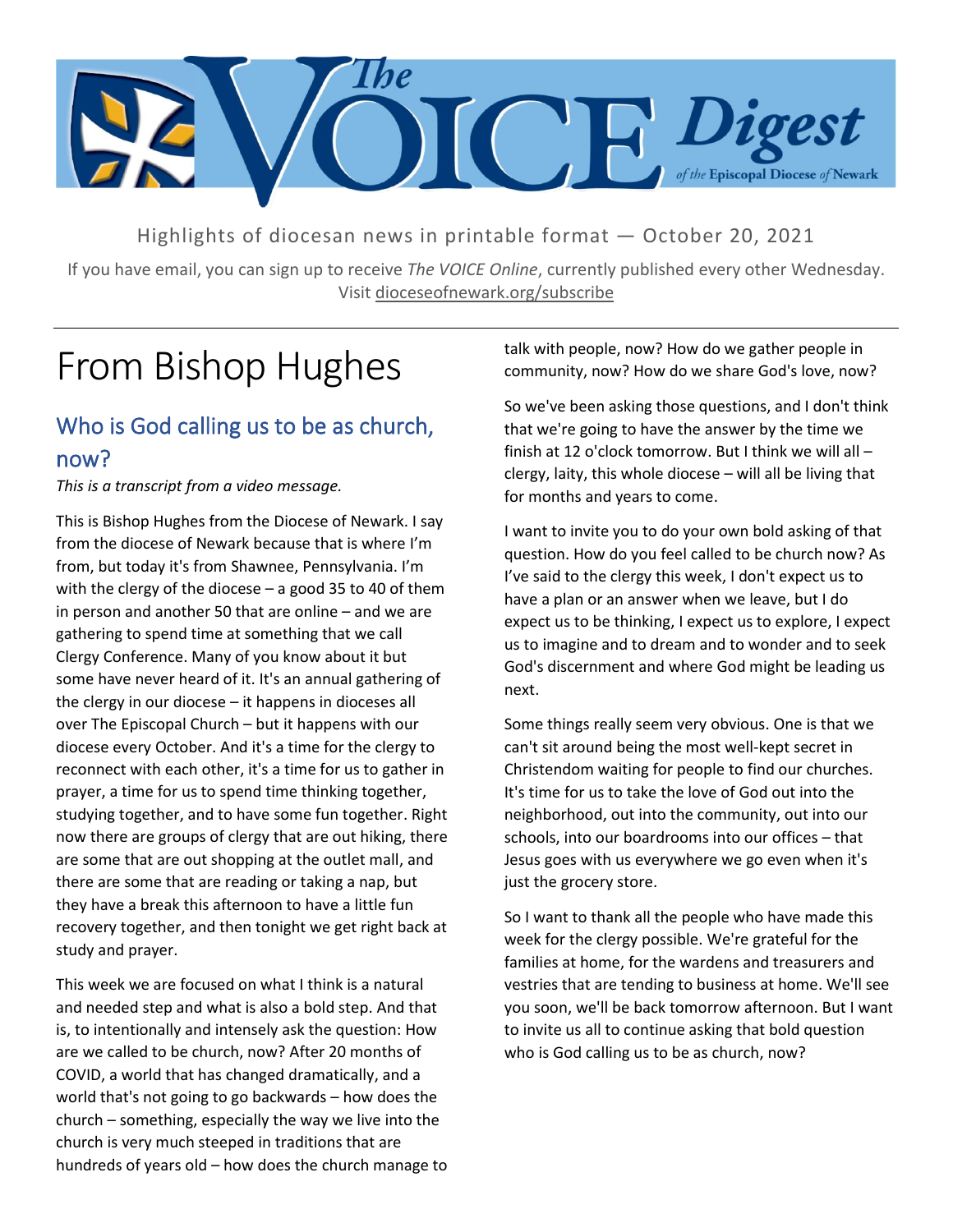# Stories from Our Congregations

## 'The Worst I've Seen': Three churches describe Hurricane Ida recovery

#### *By Nina Nicholson*

"That was definitely a wild night," said the Rev. Paula Toland. "We saw our neighbors' cars floating" by St. Stephen's, Millburn, where she serves as Rector.

"We have a sexton who lives on property – he and his wife had to run to get out of the way when the water rushed in," said Pam Fueshko, Warden at St. Peter's, Clifton.

When the Rev. Nate Darville, Rector of St. Peter's, Essex Fells, got a phone call from his property manager early the next morning, the first words out of his mouth were, "How bad is it?"

"It's pretty bad," came the reply. "It's the worst that I've seen."

The three congregations led by Toland, Fueshko and Darville were among those most severely affected when the remnants of Hurricane Ida came through New Jersey the night of September 1-2, 2021. Six weeks into their recovery, they shared their experiences.

At **St. Peter's, Clifton,** the flood water forced the steel fire door to the sub-basement right out of its frame. Flooding reached six feet in the subbasement and traveled up the stairwell into the lower-level office space, which received more than four feet of water, said Fueshko, "basically destroying everything that we had – tossing furniture around, covering electronic equipment."

Also flooded was a storage room for St. Peter's Haven, a program helping the hungry and homeless. "Backpacks and school supplies, towels, clothing, hygiene items – all of that was completely lost in addition to all the office equipment and files," she said.

Also lost was the church's brand-new hot water heater, which had been installed the week before the storm, as well as all the decorations for the church.

"Thankfully upstairs, which is where the food pantry for St. Peter's Haven is housed, we did not receive any damage," Fueshko said. "The very next morning we were able to continue distributing food to those who showed up for their appointments."

Fueshko said her first phone call was to the Church Insurance Company, who had a restoration and mitigation company there by Friday. "They said, 'This is a lot, and we hope you realize that this is going to take a while in order to clear this out.'"

Volunteers pitched in immediately to clean up the church, which received water but was not severely flooded. "We were able to dry out the church so that we could continue to hold our church services that Sunday. We have two additional churches that rent from us, and they were able to hold their services as well on that Saturday and the Sunday afternoon after hours."

The flood waters did leave a lingering odor, which they dealt with liturgically. "That first weekend, the Rev. Canon Dr Kevin Moroney, who is our Priest-in-Residence, incensed the church," said Fueshko. "Even though we had the ceiling fans on, the door is wide open, there was a strong odor of the water in the church and in the parish hall."

A lack of dumpsters was a challenge for the cleanup efforts. "I've lived here my entire life," said Fueshko, "and Clifton has never had the kind of flood damage that we had from Ida, so the city had basically taken every dumpster available. At one point, our parking lot was half full with the debris. Thankfully, the city came to our rescue, and we probably removed about 20 dump trucks full of debris."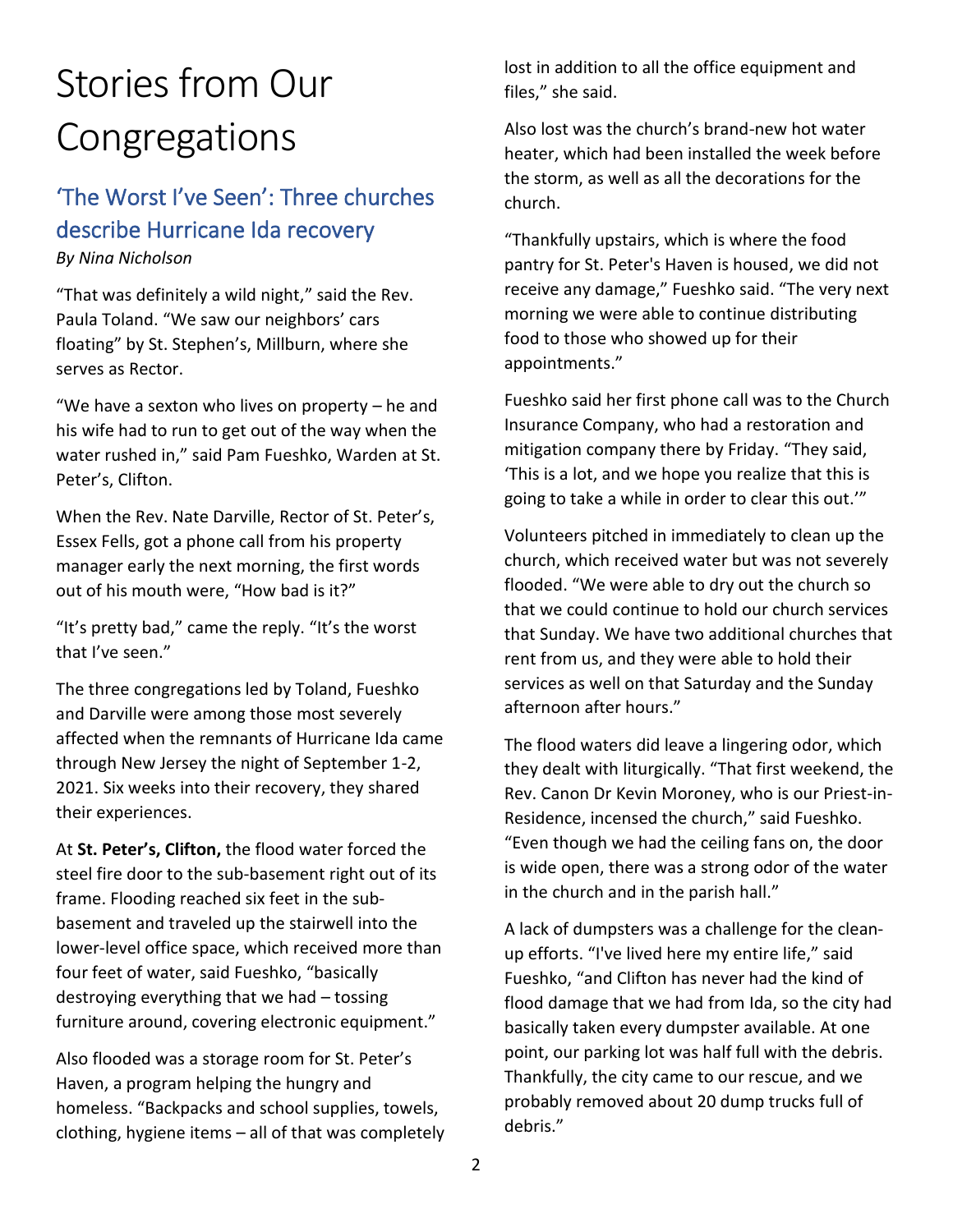The flooding in the office damaged important historical records. "Christ Church, Belleville joined us about 10 years ago and we still had some of their documentation dating back to the 1700s, and that was waterlogged."

To salvage the wet documents and photos, volunteers have laboriously separated them and spread them out on every surface they could find, or hung them on lines strung across the kitchen.

"I think the most important thing we've learned is to scan all your critical documents and keep them in the cloud or somewhere else," said Fueshko. "Do not rely on paper documents. That has been our biggest challenge – salvaging and now trying to scan everything that we need to keep. Annual reports, parochial reports, letters of transfer – all those kinds of things – scan them and keep them in the cloud."

Currently, all the rooms on the flooded office level have been gutted to the studs, sprayed for mold and dried out. "We're just waiting on a final report as to what will be covered or not covered from the insurance company, and as soon as they give the go-ahead, we will start the rebuild with some minor adjustments," Fueshko said. She hopes to waterproof the space, as well as address the issue of water coming from the properties behind the church.

At **St. Peter's, Essex Fells**, Darville said the worst casualty was to their Op Shop, a non-profit thrift shop that sells gently used clothing and small home goods, using the proceeds to support community outreach programs. Volunteers had used the shop's August break to convert the shop to fall inventory and planned a grand fall re-opening for Saturday, September 11, with the proceeds going to a September 11<sup>th</sup> charity.

"That was not able to happen," said Darville. "All of the inventory was lost, it had to be tossed."

Flooding also damaged St. Peter's Sunday school and nursey school classrooms. "A lot of things are

on a lower level for kids, so a lot of the materials for both the nursery school and the Sunday school were all soaked – rugs were soaked and there was just water and sediment everywhere."

The impact to the Sunday school and nursey school extended outdoors. "Since it's Covid we're dependent upon having a lot of outdoor space, when weather is permitting, for classroom space, and we have a very nice playground," Darville said. "That was completely washed away."

Flood waters even blew open the steel-reinforced wood doors to St. Peter's undercroft, which houses the church's kitchen, lounge, bathrooms and choir room, as well as a new classroom still in the process of being built.

"They were just all covered in water," said Darville. "All of the choir robes and the acolyte robes as well."

The congregation had to scramble. "We were set to start Sunday school for the first time since Covid," he said. They managed to move it to an alternative space, as well as the nursery school, which was set to start Monday, September 13.

"We didn't have any vestments for members during the liturgy. The choir was not able to rehearse in their choir space," Darville said. "But we've been able to do as best as we can. We've had to learn to pivot at the last minute, as the Bishop has said, with Covid, so we're able to move really quickly to get things going."

As for the Op Shop, "We have no opening date as of yet because of how massive the damage was in the thrift shop."

Darville was able to get a remediation company in the Monday after the flood, and he and the Wardens arranged a parish-clean-up day at which about two dozen volunteers showed up. "Time was of the essence. We spent a ton of time vacuuming water out and getting everything we could out of the wet areas so that there wouldn't be mold and so that we could save as much as we could."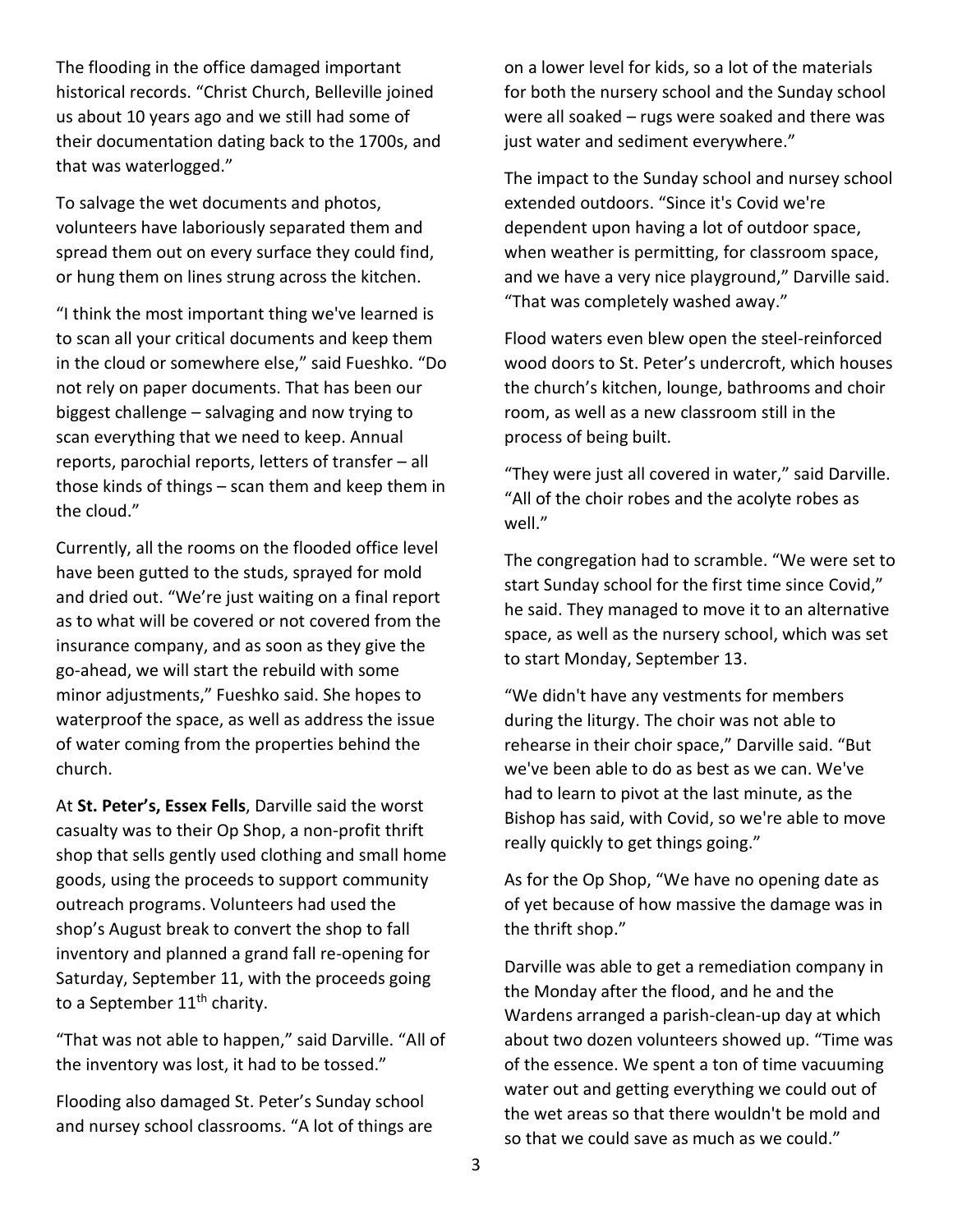With the first step of the clean-up complete and the flooded areas re-certified for use, Darville says he and the Vestry are going to pause before taking the next two steps: rebuilding, and implementing preventative measures.

"We really have to make sure that this doesn't happen again," he said, adding that the church was also damaged by a lesser, but still serious, flood in 2018. "It was a tremendous blow to us, not only financially but also spiritually and from a morale sense."

Noting that Bishop Hughes and Canon Wright visited the campus to survey the flood damage on September 15 – the first anniversary of his ministry at St. Peter's – Darville said, "we've also been very appreciative of people in the greater diocesan family reaching out to us, and it's meant a lot to us."

Darville recommends that all parishes learn from their experience and evaluate whether they might be at risk for flood damage. "Look at that seriously and possibly do something preventative, so that they don't have to experience what we experienced, because it's very overwhelming to deal with."

**St. Stephen's** congregation was forced out of their building for five weeks after being declared a Category 3 cleanup site due to contaminated flood waters in Millburn.

"We had dead fish on the lawn, it was obvious that we had sewage on the lawn," said Toland. There were dead animals in the flooded crawlspaces under the church, she said.

When she tried to go downstairs to inspect two of their big preschool classrooms, "the vile flood water was at the level of the second stair and it was obvious those classrooms were gone for all intents and purposes."

Their 10-month-old, \$42,000 heating system was immersed in five feet of flood water. A second heating system for the multi-building campus was submerged in seven feet of water. They lost both hot water heaters and the kitchen appliances in the flooded preschool area.

Although the church itself was not flooded, the water from the flooded crawlspaces underneath seeped up and did further damage.

"The building smelled really, really bad for a while," she said. "We had a mold issue that was very quickly apparent in in the nave – we could not spend longer than five minutes in there without burning eyes."

"We're not even at the point yet where we know [the full extent of the flood damage]. I can't quantify it yet because we're still in the process of quantifying it."

The preschool was scheduled to welcome 68 to 72 children the following Monday. "We were able to make some adjustments," Toland said, converting the space above her office into a classroom. "We got SERVPRO in here to do what needed to be done so we could safely open the building the following Monday, but what that meant was that we are still limited to that 68 or 72 children. We were looking forward to being able to bring in some of the children off our wait list, some of whom have been wait listed since they were infants who would now be in our two-year-old classroom, and we said we can't do that until we're back."

The juggling of St. Stephen's limited usable space to enable the preschool to open had the unfortunate side effect of postponing their new youth group program. "We just hired a fabulous young woman, a children and youth minister," said Toland. "We were going to start a youth group twice monthly youth group in the space above my office and that's now a classroom."

"That has been, I think, one of the hardest disruptions," Toland said, "because when I was called, part of it was to rebuild ministry with children and families."